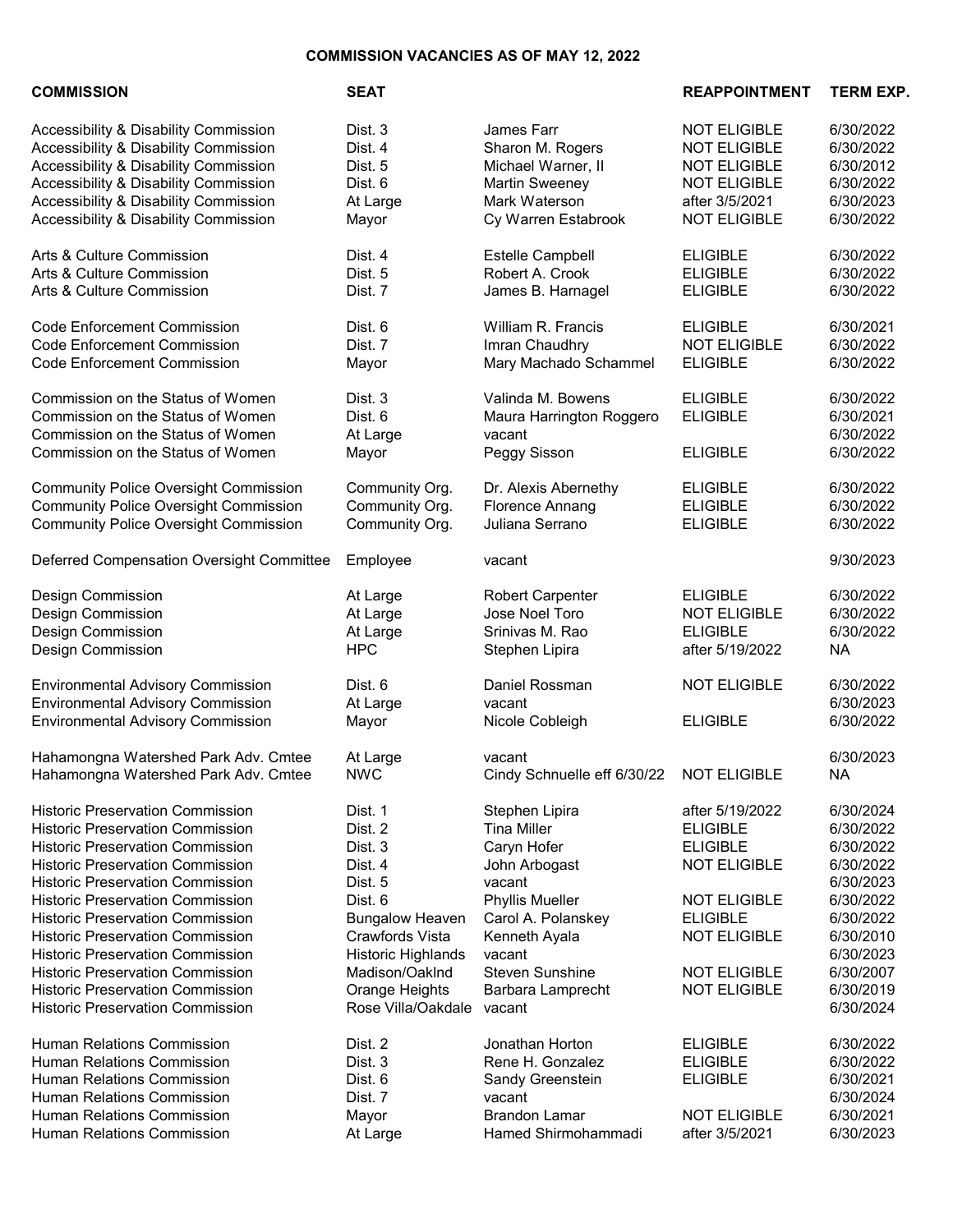| <b>COMMISSION</b>                       | <b>SEAT</b>       |                             | <b>REAPPOINTMENT</b> | <b>TERM EXP.</b> |
|-----------------------------------------|-------------------|-----------------------------|----------------------|------------------|
| <b>Human Services Commission</b>        | Dist. 6           | Michael R. Albrecht         | <b>ELIGIBLE</b>      | 6/30/2021        |
| <b>Human Services Commission</b>        | Dist. 7           | Jessica Xie                 | <b>ELIGIBLE</b>      | 6/30/2022        |
| <b>Human Services Commission</b>        | Agency            | Kenneth Rotter              | <b>ELIGIBLE</b>      | 6/30/2022        |
| <b>Human Services Commission</b>        | Agency            | Joe Ford                    | <b>NOT ELIGIBLE</b>  | 6/30/2022        |
| <b>Human Services Commission</b>        | <b>PUSD</b>       | Ana Maria Apodaca           | <b>ELIGIBLE</b>      | 6/30/2022        |
| <b>Library Commission</b>               | Dist. 1           | Chelsea Dickerson           | <b>ELIGIBLE</b>      | 6/30/2022        |
| <b>Library Commission</b>               | Dist. 2           | <b>Adrienne Bass</b>        | <b>ELIGIBLE</b>      | 6/30/2022        |
| <b>Library Commission</b>               | Dist. 3           | Jordan Hutkin               | <b>ELIGIBLE</b>      | 6/30/2022        |
| <b>Library Commission</b>               | At Large          | vacant                      |                      | 6/30/2024        |
| <b>Northwest Commission</b>             | Dist. 3           | Julieta S. Aragon           | <b>ELIGIBLE</b>      | 6/30/2022        |
| Northwest Commission                    | Dist. 5           | Pat Amsbry eff 6/30/22      | after 4/29/2022      | 6/30/2023        |
| Northwest Commission                    | Dist. 5           | Cindy Schnuelle eff 6/30/22 | <b>NOT ELIGIBLE</b>  | 6/30/2020        |
| <b>Northwest Commission</b>             | Dist. 7           | <b>Kimberly Douglas</b>     | <b>NOT ELIGIBLE</b>  | 6/30/2021        |
| Northwest Commission                    | Mayor             | vacant                      |                      | 6/30/2022        |
| Old Pasadena Parking                    | At Large/O        | Sally Lunetta               | <b>NOT ELIGIBLE</b>  | 6/30/2005        |
| Old Pasadena Parking                    | At Large/O        | <b>Steve Mulheim</b>        | <b>NOT ELIGIBLE</b>  | 6/30/2016        |
| Old Pasadena Parking                    | At Large/O        | Marilyn Dee Buchanan        | <b>NOT ELIGIBLE</b>  | 6/30/2004        |
| Old Pasadena Parking                    | At Large/L        | vacant                      |                      | 6/30/2022        |
| Old Pasadena Parking                    | At Large/L        | Debbie Meymarian            | <b>NOT ELIGIBLE</b>  | 6/30/2009        |
| Old Pasadena Parking                    | At Large/L        | vacant                      |                      | 6/30/2023        |
| Old Pasadena Parking                    | At Large/AL       | Jack Huang                  | <b>NOT ELIGIBLE</b>  | 6/30/2021        |
| Pasadena Center Operating Company Board | At Large          | Kim Ferreira                | <b>ELIGIBLE</b>      | 6/30/2022        |
| Pasadena Center Operating Company Board | At Large          | F. Phillip Hosp             | <b>NOT ELIGIBLE</b>  | 6/30/2022        |
| Pasadena Center Operating Company Board | At Large          | William Chu                 | <b>ELIGIBLE</b>      | 6/30/2022        |
| Pasadena Center Operating Company Board | At Large          | Emina Darakjy               | <b>NOT ELIGIBLE</b>  | 6/30/2021        |
| Pasadena Center Operating Company Board | Hotel             | Joe Titizian                | <b>NOT ELIGIBLE</b>  | 6/30/2022        |
| Pasadena Center Operating Company Board | Tournament        | David Eads                  | <b>ELIGIBLE</b>      | 6/30/2022        |
| Pasadena Community Access Corp. Board   | Dist. 3           | Anna Hawkey Jablonski       | <b>ELIGIBLE</b>      | 6/30/2022        |
| Pasadena Community Access Corp. Board   | Dist. 5           | Yuny Parada                 | <b>NOT ELIGIBLE</b>  | 6/30/2019        |
| Pasadena Community Access Corp. Board   | Dist. 6           | <b>Ken Chawkins</b>         | <b>ELIGIBLE</b>      | 6/30/2020        |
| Pasadena Community Access Corp. Board   | Dist. 7           | Sally Howell                | <b>NOT ELIGIBLE</b>  | 6/30/2022        |
| Pasadena Community Access Corp. Board   | Mayor             | Gail Schaper-Gordon         | <b>NOT ELIGIBLE</b>  | 6/30/2020        |
| <b>Planning Commission</b>              | Dist. 1           | David Coher                 | <b>NOT ELIGIBLE</b>  | 6/30/2022        |
| <b>Planning Commission</b>              | Dist. 5           | <b>Tim Wendler</b>          | <b>NOT ELIGIBLE</b>  | 6/30/2019        |
| <b>Planning Commission</b>              | Dist. 7           | D. Jason Lyon               | <b>ELIGIBLE</b>      | 6/30/2022        |
| <b>Recreation and Parks Commission</b>  | Dist. 6           | Mark Mastromatteo           | <b>ELIGIBLE</b>      | 6/30/2022        |
| <b>Recreation and Parks Commission</b>  | Dist. 7           | Eileen Williamson           | <b>NOT ELIGIBLE</b>  | 6/30/2022        |
| <b>Recreation and Parks Commission</b>  | At Large          | Jennifer Higginbotham       | after 3/5/2021       | 6/30/2023        |
| <b>Recreation and Parks Commission</b>  | Mayor             | <b>Tim Martinez</b>         | <b>ELIGIBLE</b>      | 6/30/2022        |
| <b>Senior Commission</b>                | Dist. 1           | Dave Folz                   | <b>ELIGIBLE</b>      | 6/30/2021        |
| <b>Senior Commission</b>                | Dist. 2           | Marna Cornell               | <b>ELIGIBLE</b>      | 6/30/2022        |
| <b>Senior Commission</b>                | Dist. 4           | <b>Harald Zechner</b>       | <b>ELIGIBLE</b>      | 6/30/2022        |
| <b>Senior Commission</b>                | Dist. 5           | Mari Berkemeier             | <b>ELIGIBLE</b>      | 6/30/2022        |
| <b>Senior Commission</b>                | Dist. 6           | Angie Mont O'Brien          | <b>NOT ELIGIBLE</b>  | 6/30/2009        |
| <b>Senior Commission</b>                | Agency            | Patricia Wright             | <b>NOT ELIGIBLE</b>  | 6/30/2022        |
| <b>Senior Commission</b>                | Pas Senior Center | vacant                      |                      | 6/30/2023        |
| South Lake Parking Place Commission     | At Large/Owner    | Darrell Done                | <b>NOT ELIGIBLE</b>  | 6/30/2018        |
| South Lake Parking Place Commission     | At Large/AL       | vacant                      |                      | 6/30/2023        |